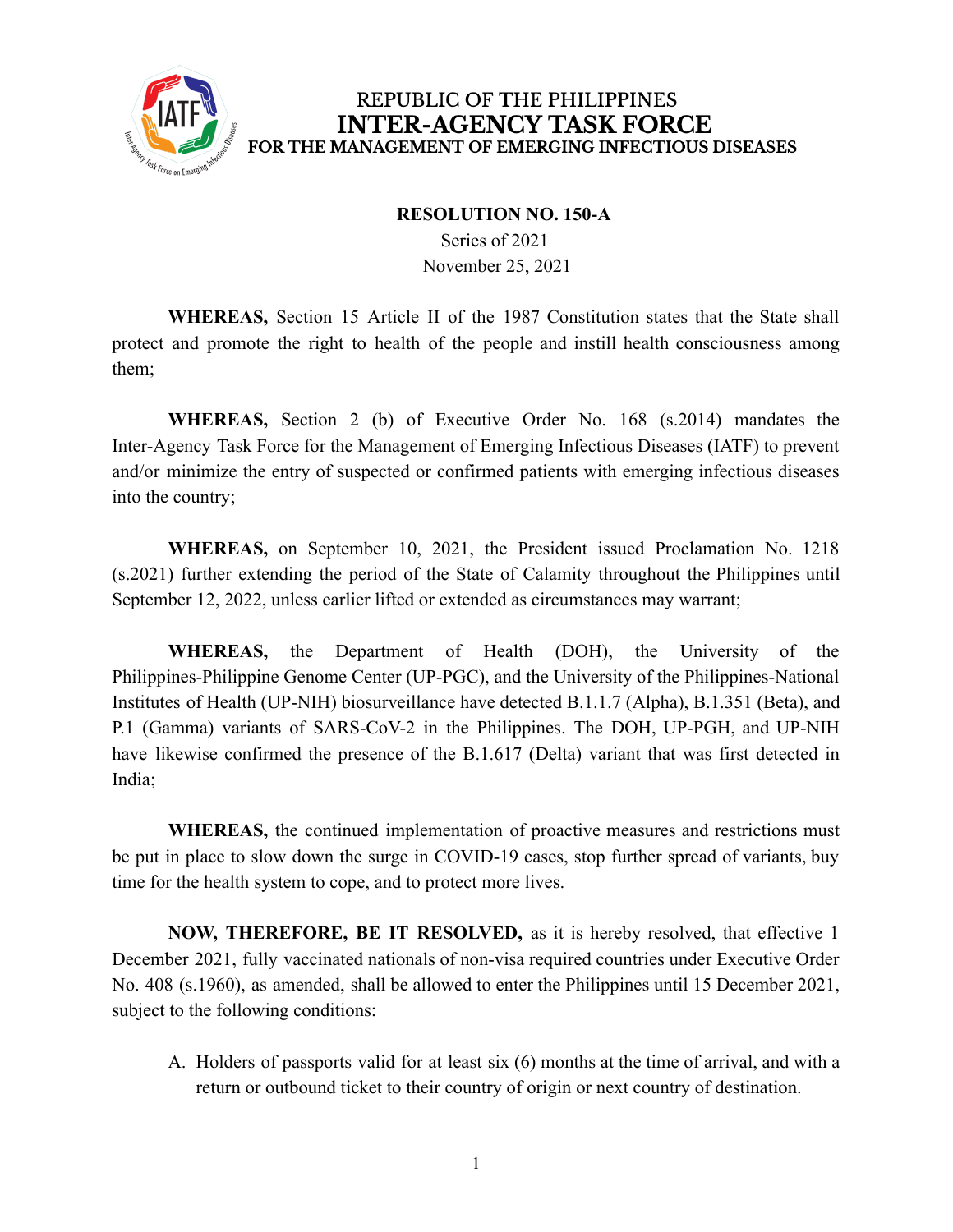

- B. Prior to arrival in the Philippines, the foreign national should have stayed exclusively in Green List countries/territories/jurisdictions for fourteen (14) days.
- C. Must have the following proofs of vaccination against COVID-19 recognized under existing IATF regulations:
	- 1. World Health Organization International Certificates of Vaccination and Prophylaxis;
	- 2. VaxCertPH; or
	- 3. National/state digital certificate of the foreign government which has accepted VaxCertPH under a reciprocal arrangement unless otherwise permitted by the IATF.
- D. An individual shall be considered as having been fully vaccinated for COVID- 19:
	- 1. More than or equal to two (2) weeks after having received the second dose in a 2-dose series, or
	- 2. More than or equal to two (2) weeks after having received a single-dose vaccine.
	- 3. The vaccines administered to the individual are included in any of the following:
		- a. Emergency Use Authorization (EUA) List or Compassionate Special Permit (CSP) issued by the Philippine Food and Drug Administration; or
		- b. Emergency Use Listing of the World Health Organization.
- E. The following testing and quarantine protocols shall be observed in all ports of entry:
	- 1. A negative RT-PCR test shall be required to be taken within seventy-two hours (72hrs) prior to departure from the country of origin. Upon arrival, no facility-based quarantine and no on-arrival RT-PCR test will be further required but the passenger is enjoined to self-monitor for any symptoms until the fourteenth (14th) day with the first day being the date of arrival.
	- 2. Travelers merely transiting through non-Green List countries/territories/jurisdictions shall not be deemed as having come from or having been to said countries/territories/jurisdictions if they stayed in the airport the whole time and were not cleared for entry into such countries/territories/jurisdictions by its immigration authorities.
	- 3. The testing and quarantine protocols of minors shall follow the testing and quarantine protocol of the parent/guardian traveling with them, regardless of the minor's vaccination status, and country of origin.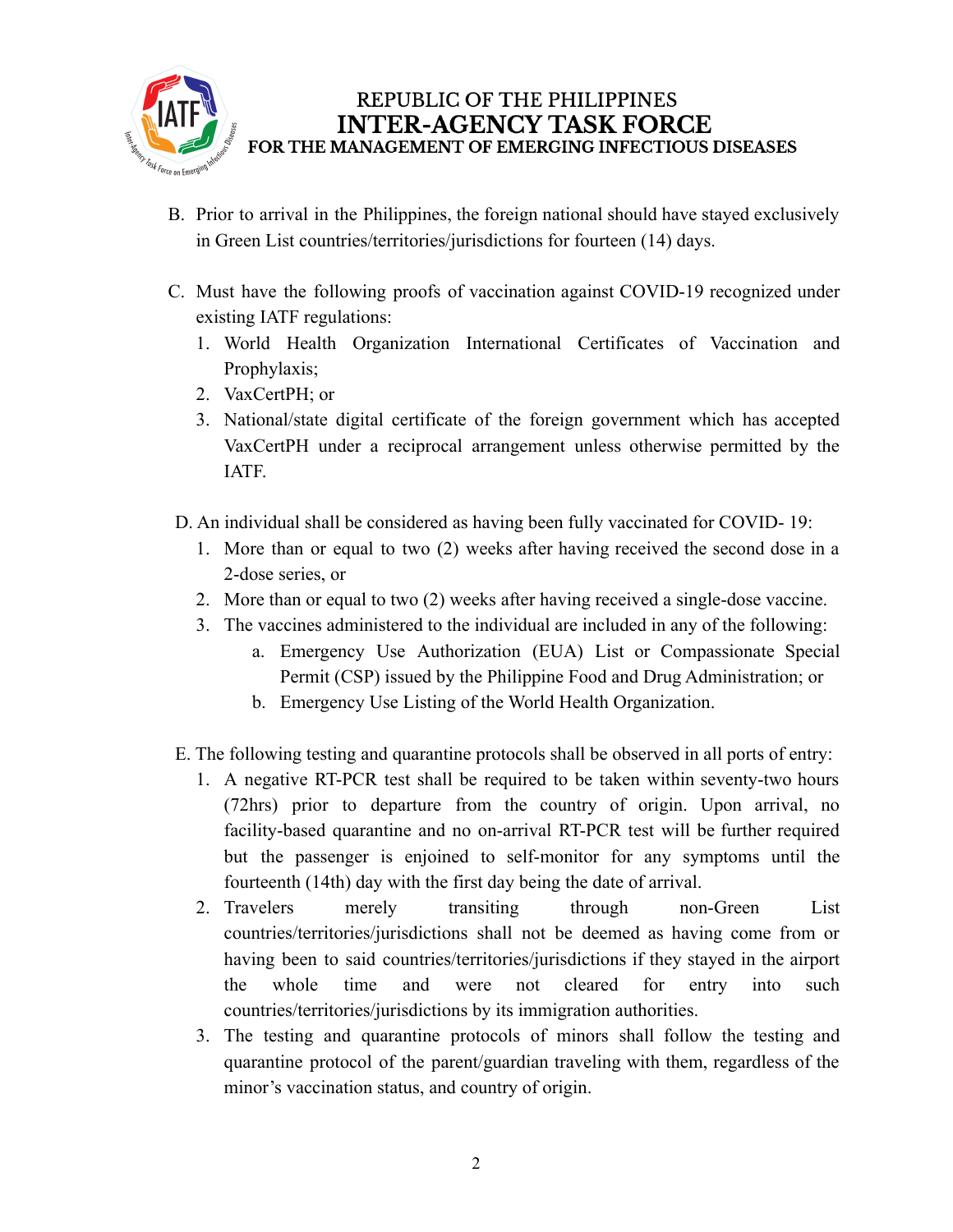

- F. For those vaccinated but failed to comply with the above test-before-travel requirements, they shall be governed by the protocols for unvaccinated individuals coming from Green List countries/territories/jurisdictions such that they shall be required to undergo facility-based quarantine until the release of a negative RT-PCR test taken on the fifth (5th) day and self-monitor until the fourteenth (14th) day of arrival with the date of arrival being the first day.
- G. The list of non-visa required countries under Executive Order No. 408 (s.1960), as amended, may be found at *https://dfa.gov.ph/list-of-countries-for-21-day-visa*.

**RESOLVED FURTHER,** that the Chairperson and the Co-Chairperson shall be duly authorized to sign this Resolution for and on behalf of the Inter-Agency Task Force.

**APPROVED** during the 150th Inter-Agency Task Force Meeting, as reflected in the minutes of the meeting, held this November 25, 2021, via video conference**.**

**FRANCISCO T. DUQUE III** Secretary, Department of Health IATF Chairperson

**KARLO ALEXEI B. NOGRALES** Secretary, Office of the Cabinet Secretariat IATF Co-Chairperson